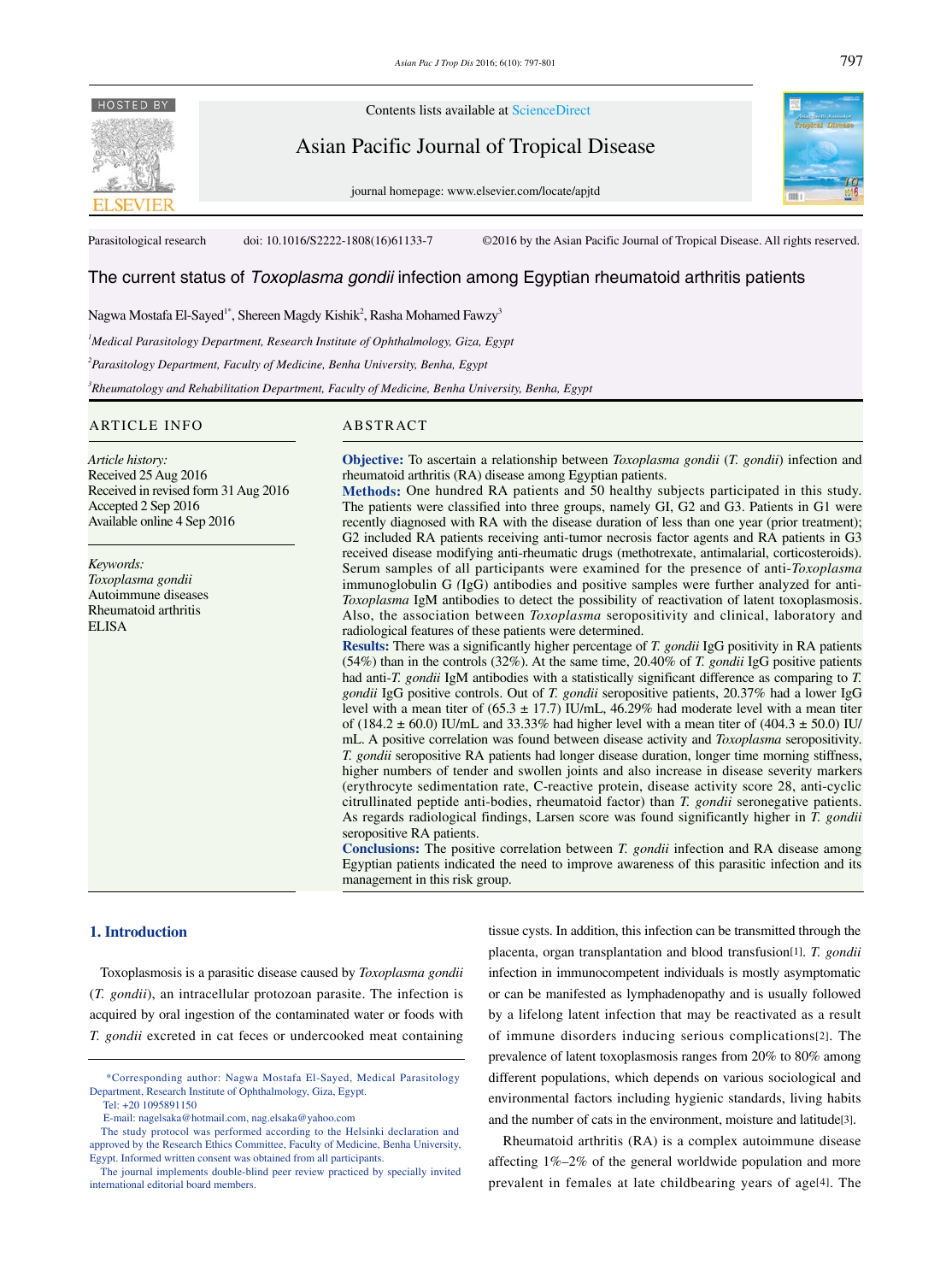etiopathogenesis of RA is multifactorial resulting from a complex interaction between genetic and environmental factors that can trigger the immune response[5]. This disease is characterized by an inflammatory synovitis, usually involving peripheral joints in a symmetric distribution causing cartilage damage, bone erosions and changes in joint integrity[6]. The patients may have a mild oligoarticular illness of brief duration with minimal joint damage. However, the most will progress to poly-arthritis with marked impairment[7].

 The association between microbiological infections (bacterial, viral and parasite) and autoimmune disease has been shown in several studies. These infections are believed to act as triggers inducing or promoting autoimmune disease in genetically predisposed individuals by molecular mimicry, epitope spreading, or bystander activation[5,8,9]. Toxoplasmosis is considered as a major health problem in patients with systemic lupus erythematosus, systemic sclerosis, ankylosing spondylitis, autoimmune thyroid diseases and inflammatory bowel disease[10-12] and also its association with RA has been studied by several authors[7,8,13]. To ascertain a relationship between *T. gondii* infection and RA, this study was conducted to determine *T. gondii* positivity among Egyptian RA patients and its correlation with their clinical, laboratory and radiological findings.

## **2. Materials and methods**

## *2.1. RA patients and controls*

 One hundred patients from the outpatient and inpatient clinics of the Rheumatology and Rehabilitation Department of Benha University Hospitals during the period from June 2015 to May 2016 were enrolled in this study. Seventy patients were female and thirty were male. The ages of the patients ranged form 30 to 58 years with a mean age of  $(43.1 \pm 4.8)$  years. All of them were subjected to full history taking, clinical examination and they met the classification criteria of the American College of Rheumatology/European League against Rheumatism for RA classification[14]. The patients were divided into three groups, G1, G2 and G3. G1 included 25 recently diagnosed RA patients with disease duration of less than one year (prior treatment). G2 included 25 RA patients receiving anti-tumor necrosis factor (TNF) agents (infliximab, etanercept and adalimumab) and G3 was formed by 50 RA patients receiving disease modifying anti-rheumatic drugs (DMARDS), methotrexate, antimalarial, corticosteroids.

 Fifty control subjects from the general population of Benha City, Egypt were also enrolled in the study. They were 34 females and 16 males with a mean age of  $(40.3 \pm 1.9)$  years (ranged from 29–57 years) and and were compatible with both sex and age of patients (*P*  $> 0.5$ ).

# *2.2. Investigations*

# *2.2.1. Laboratory investigations*

All patients were investigated for erythrocyte sedimentation

rate (ESR) by Westergren method[15], C-reactive protein (CRP) and rheumatoid factor (RF) by latex agglutination tests (Leaner Chemicals Co., Spain), anti-cyclic citrullinated peptide antibodies (anti-CCP) by ELISA (Euro Diagnostica, Co., Sweden).

# *2.2.2. Assessment of the disease activity score 28 (DAS28)*

 DAS28 is an index calculated after the examination of 28 swollen and tender joints involving hands, arms and knees. The DAS28 ranges from 1 to 9 where a low score  $( $3.2$ ) indicates a low disease activity,$ a moderate score (3.2–5.1) indicates moderate disease activity and a high score  $(> 5.1)$  indicates high disease activity[16].

## *2.2.3. Radiological examination*

 Plain X-ray (P–A views) on hands, wrists and feet were obtained and scored by Larsen score[17] that was applied for proximal interphalangeal joints (2–5), metacarpophalangeal joints (2–5) in each hand, four quadrants in both wrists and metatarso-phalangeal joints (2–5) in each foot. The grading scale ranged from 0 to 5 where 0 was intact bony outlines and normal joint space, 1 was erosion (diameter < 1 mm), 2 referred to one or several small erosions (diameter > 1 mm); 3 indicated marked erosion, 4 was severe erosion (usually no joint space left and the original bony outlines were only partly preserved) and 5 was mutilating changes (the original bony outlines have been destroyed). Then, the score was summed up giving a maximum score of 160 when all joints were fully destroyed.

# *2.2.4. Determination of the anti-T. gondii antibodies positivity*

 Serum samples of all participants were analyzed for anti-*Toxoplasma* IgG antibodies using commercially enzyme immunoassay, *Toxoplasma* IgG kit, (DRG International Inc., USA). Anti-*T. gondii* IgG antibody levels were expressed as IU/mL, and a result equal or greater than 32 IU/mL was considered positive. Low IgG antibody level was less than 100 IU/mL, moderate level was 100–300 IU/mL while the high level was more than 300 IU/ mL. Additionally, positive samples for anti-*T. gondii* IgG antibodies were further analyzed for anti-*T.gondii* immunoglobulin M (IgM) antibodies by the commercially enzyme immunoassay, *Toxoplasma*  IgM kit, (DRG International Inc., USA). The tests were performed following the manufacturer's instructions.

# *2.3. Statistical analysis*

 Statistical analysis was carried out by SPSS software (statistical package for social science) (version 16, SPSS, Inc., USA). Qualitative data were expressed in numbers and percents and quantitative data were expressed as mean and standard deviation. The collected data were analyzed using *Chi*-square test, and student's *t*-test for significance differences.  $P < 0.05$  was considered statistically significant.

## *2.4. Ethical considerations*

The study was approved by the Research Ethics Committee,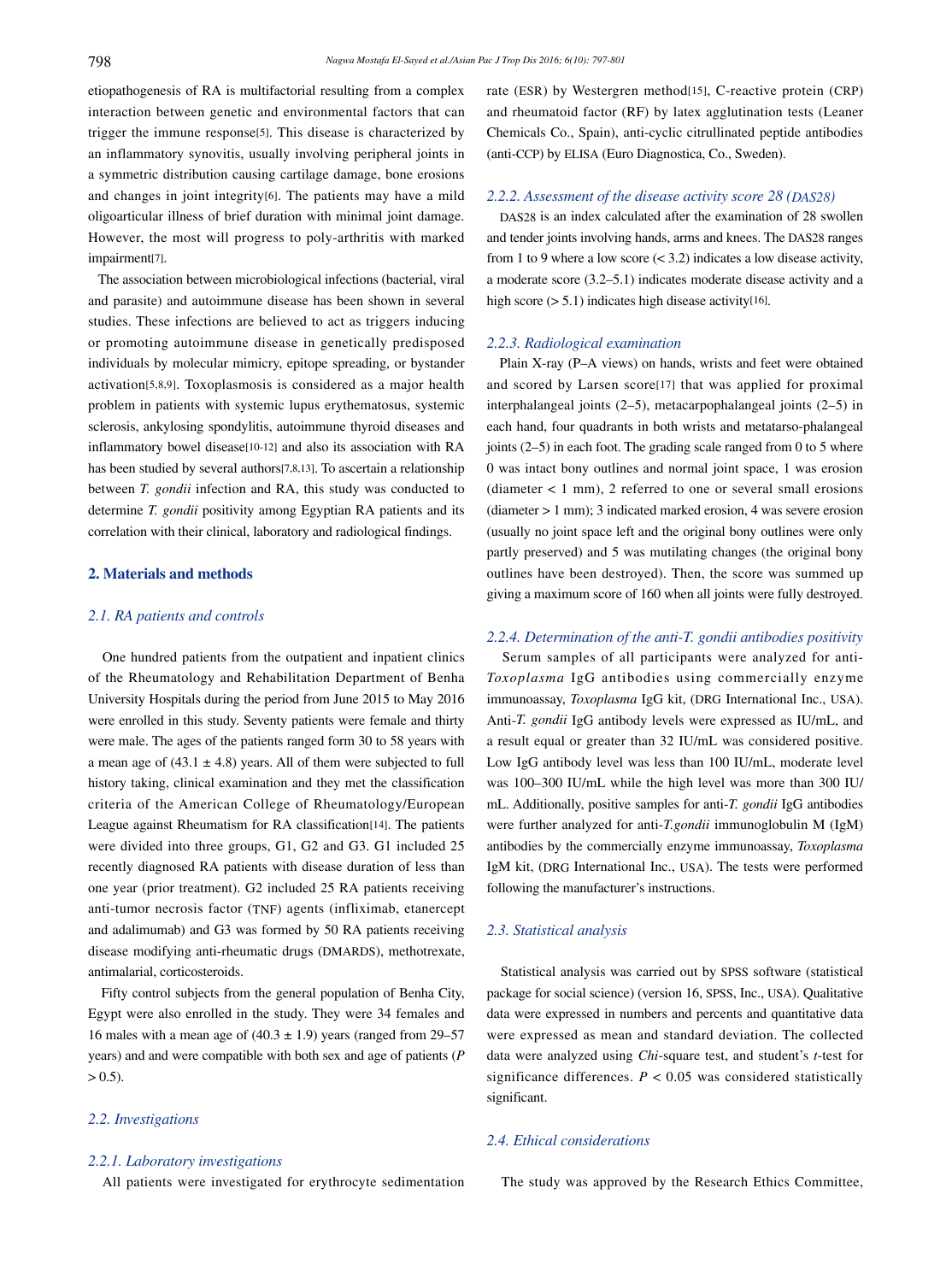Faculty of Medicine, Benha University, Egypt. The aim of the study was explained to all participants, and an informed consent was obtained from all of them.

# **3. Results**

 The results revealed a higher *T. gondii* infection rate in RA patients (54%) as compared with the controls (32%), with a statistically significant difference ( $P = 0.01$ ). It was observed that 40% of the recently diagnosed RA patients (G1), 64% of patients treated with anti-TNF agents (G2) and 56% of patients treated with DMARDS (G3) had latent toxoplasmosis (Table 1).

#### **Table 1**

*Toxoplasma* IgG positivity in RA patients versus healthy controls.

| Groups      |                | Anti-Toxoplasma IgG     |                           |       |  |
|-------------|----------------|-------------------------|---------------------------|-------|--|
|             |                | IgG positive $[n (\%)]$ | IgG negative $[n \ (\%)]$ | Total |  |
| RA patients | G1             | $10^{b}$ (40%)          | $15(60\%)$                | 25    |  |
|             | G <sub>2</sub> | $16^{\circ}$ (64%)      | 9(36%)                    | 25    |  |
|             | G <sub>3</sub> | $28^{\circ}$ (56%)      | 22(44%)                   | 50    |  |
|             | Total          | $54^{\circ}$ (54%)      | 46 (46%)                  | 100   |  |
| Controls    |                | 16(32%)                 | 34 (68%)                  | 50    |  |

<sup>a</sup>: Significant difference compared with the controls;  $\overline{b}$ : No significant difference compared with the controls.

 Additionally, *T. gondii* IgG positive sera of the participants were further analyzed for the presence of anti-*T. gondii* IgM antibodies to detect the possibility of reactivation of latent toxoplasmosis (Table 2). It was found that 20.40% of *T. gondii* IgG positive patients had anti-*T. gondii* IgM antibodies with a statistically significant difference  $(P = 0.049)$  as comparing to *T. gondii* IgG positive controls. Out of them, 31.25% of patients treated with anti-TNF agents (G2) and 21.40% of patients treated with DMARDS (G3) had a significant reactivation of latent toxoplasmosis ( $P = 0.014$ ,  $P =$ 0.046, respectively).

## **Table 2**

*Toxoplasma* IgM positivity among *Toxoplasma* IgG positive RA patients.

| Group       |                | Anti-Toxoplasma IgM    |                         |       |  |
|-------------|----------------|------------------------|-------------------------|-------|--|
|             |                | IgM positive $[n (%)]$ | IgM negative $[n (\%)]$ | Total |  |
| RA patients | G1             | $0^{b}$ (0.00%)        | $10(100.00\%)$          | 10    |  |
|             | G <sub>2</sub> | $5^{\circ}$ (31.25%)   | 11 (68.75%)             | 16    |  |
|             | G <sub>3</sub> | $6^{\circ}(21.40\%)$   | 22 (78.60%)             | 28    |  |
|             | Total          | $11^{\circ}$ (20.40%)  | 43 (79.60%)             | 54    |  |
| Controls    |                | $(0.00\%)$             | 10 (100.000%)           | 16    |  |

<sup>a</sup>: Significant difference compared with the controls;  $\overline{b}$ : No significant difference compared with the controls.

 Another interesting finding was the significantly higher levels of anti-*T. gondii* IgG in RA patients than in controls ( $P = 0.0001$ ). Out of 54 *T. gondii* IgG positive patients, 20.37% had a lower IgG level with a mean titer of  $(65.3 \pm 17.7)$  IU/mL, 46.29% had moderate level with a mean titer of  $(184.2 \pm 60.0)$  IU/mL and 33.33% had higher level with a mean titer of  $(404.3 \pm 50.0)$  IU/mL. However, the most of *T. gondii* IgG positive controls had lower level with a mean titer of (55.2  $\pm$  16.0) IU/mL and only 25.00% of them with a moderate level  $(121.0 \pm 20.6)$  and none of them had a higher level (Table 3).

 *T. gondii* seropositive RA patients had longer disease duration than *T. gondii* seronegative patients in spite of this difference did not reach to any significant value. Additionally, *T. gondii* seropositive RA patients had longer time morning stiffness, higher numbers of tender and swollen joint and also increase in disease severity markers, ESR, CRP, DAS28 score, anti-CCP and RF, than those of *T. gondii* seronegative patients. The difference between both groups was statistically significant. As regards radiological findings, Larsen score was found significantly higher in *T. gondii* seropositive RA patients (Table 4).

#### **Table 3**

Sero-intensity of *Toxoplasma* IgG antibodies among *Toxoplasma* positive RA patients and the controls.

| Anti-Toxoplasma IgG level (IU/ |                    | RA patients $(n = 54)$ |                                           |                 | Controls $(n =$  |
|--------------------------------|--------------------|------------------------|-------------------------------------------|-----------------|------------------|
| $mL$ )                         |                    |                        | G1 $(n = 10)$ G2 $(n = 16)$ G3 $(n = 28)$ |                 | 16)              |
| Low<br>(< 100)                 | Number             | $8^a$                  | O <sup>a</sup>                            | $3^a$           | 12(75%)          |
|                                | Total $[n (\%)]$   |                        | 11(20.37%)                                |                 |                  |
|                                | Mean titer (IU/mL) |                        | $65.3 \pm 17.7$                           |                 | $55.2 \pm 16.0$  |
| Moderate<br>$(100 - 300)$      | Number             | $2^a$                  | $Q^a$                                     | 14 <sup>a</sup> | 4(25%)           |
|                                | Total $[n (\%)]$   |                        | 25(46.29%)                                |                 |                  |
|                                | Mean titer (IU/mL) |                        | $184.2 \pm 60.0$                          |                 | $121.0 \pm 20.6$ |
| High<br>(>300)                 | Number             | $0^{\circ}$            | $7^{\rm a}$                               | 11 <sup>a</sup> | $0(0\%)$         |
|                                | Total $[n (\%)]$   |                        | 18 (33.33%)                               |                 |                  |
|                                | Mean titer (IU/mL) |                        | $404.3 \pm 50.0$                          |                 | -                |

<sup>a</sup>: Significant difference compared with the controls.

#### **Table 4**

Correlation between *Toxoplasma* seropositivity and clinical, laboratory and radiological findings of RA patients.

| Clinical, laboratory and    |            | RA patients $(n = 100)$               | P                            |          |
|-----------------------------|------------|---------------------------------------|------------------------------|----------|
| radiological findings       |            | T. gondii                             | T. gondii                    |          |
|                             |            | seropositive                          | seronegative                 |          |
|                             |            | $(n = 54)$                            | $(n = 46)$                   |          |
| Disease duration (years)    |            | $10.10 \pm 3.21$                      | $8.50 \pm 6.28$              | 0.1040   |
| Morning stiffness (min)     |            | $70.00 \pm 13.2^{\circ}$              | $62.00 \pm 22.40$            | 0.0290   |
| Swollen joint count         |            | $8.21 \pm 4.56^{\circ}$               | $6.31 \pm 1.12$              | 0.0070   |
| Tender joint count          |            | $6.51 \pm 4.08^{\circ}$               | $4.34 \pm 2.52$              | 0.0020   |
| DAS <sub>28</sub>           |            | $3.60 \pm 0.30^{\circ}$               | $2.20 \pm 0.60$              | < 0.0001 |
| Laboratory parameters       |            |                                       |                              |          |
| $RF$ (IU/mL)                | Positivity | 83%                                   | 78%                          |          |
|                             |            | Mean titer $138.00 \pm 64.60^{\circ}$ | $64.00 \pm 6.60$             | < 0.0001 |
| Anti-CCP (IU/mL) Positivity |            | 72%                                   | 64%                          |          |
|                             | Mean titer | $80.00 \pm 20.40^{\circ}$             | $68.00 \pm 18.60$            | 0.0030   |
| $ESR$ (mm/h)                |            | $72.40 \pm 16.4^{\circ}$              | $57.70 \pm 13.40 \le 0.0001$ |          |
| $CRP$ (mg/L)                |            | $12.30 \pm 1.30^{\circ}$              | $9.70 \pm 1.20$              | < 0.0001 |
| Radiological findings       |            |                                       |                              |          |
| Larsen score                |            | $54.00 \pm 8.70^{\circ}$              | $37.00 \pm 6.30$             | < 0.0001 |

<sup>a</sup>: Significant correlation between *Toxoplasma* seropositive and clinical, laboratory and radiologicalfindings of RA patients as compared with seronegative patients.

#### **4. Discussion**

 Human toxoplasmosis is considered as a major health problem among various Egyptian patients with a prevalence of 59.10% among ocular patients[18], 56.70% among schizophrenia patients, 40.00% among patients with depressive disorder[19] and 33.67% among blood donors[1]. Thus, this study determined the relationship between *Toxoplasma* infection and Egyptian RA patients by detecting IgG and IgM antibodies in blood samples of the patients compared with the controls. The diagnosis of toxoplasmosis might be highly desirable in those patients as they may be at risk for reactivation of latent infection as well as increase the risk of acute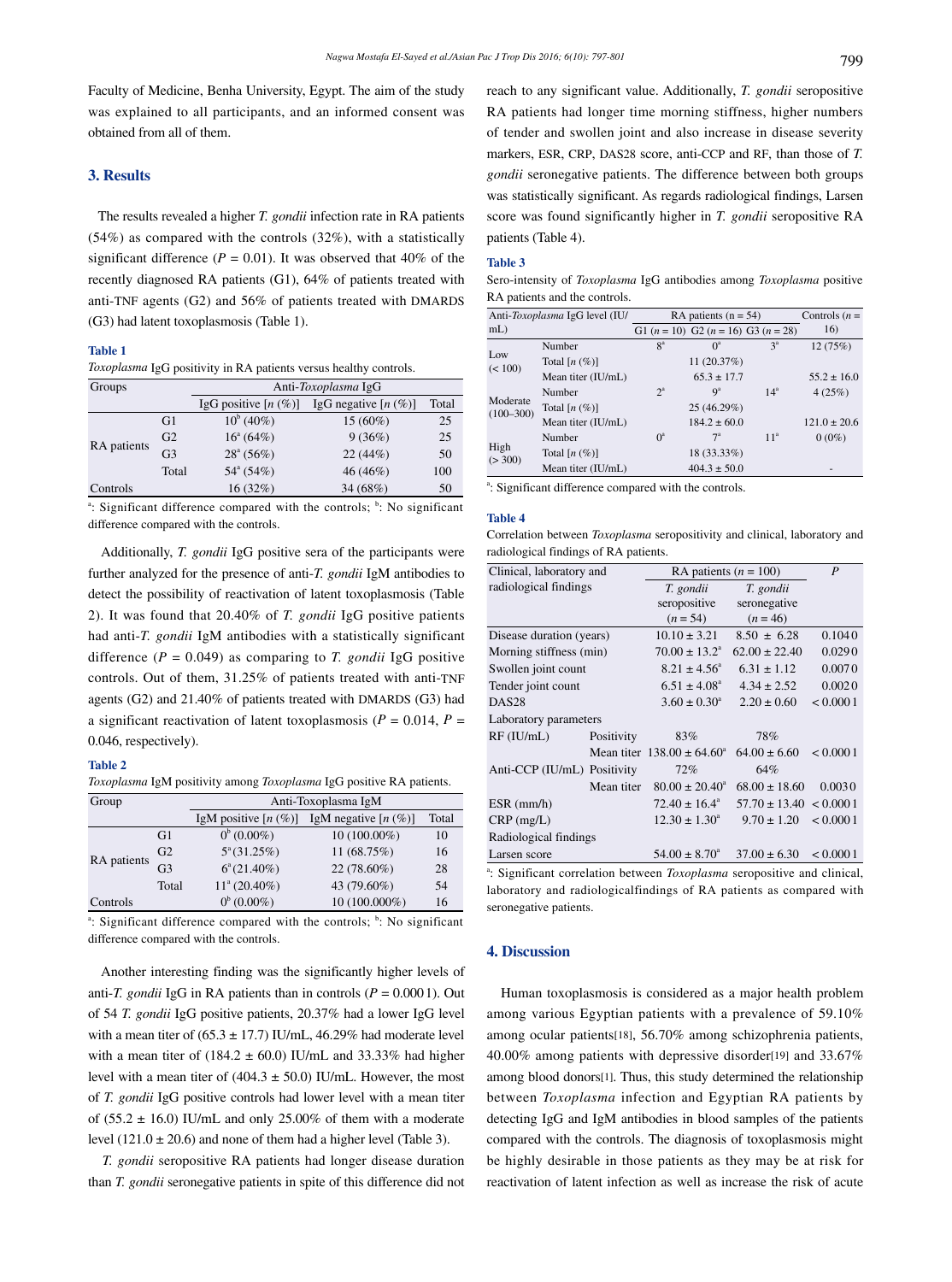toxoplasmosis.

 Egyptian RA patients were found to have a significant latent toxoplasmosis (54%) with elevated levels of IgG to *T. gondii* compared to normal controls (32%) and also the presence of *Toxoplasma* IgM antibodies in 20.4% of *T. gondii* IgG positive patients indicated the reactivation of *T. gondii* infection in them, especially whose receiving anti-TNF and DMARDS treatments. These results are compatible with Kuba *et al.*[7] who found that the seroprevalence of *T. gondii* IgM and IgG were 20.40% and 33.33% in RA patients receiving methotrexate, 8.00%, and 36.00% in RA patients without treatment, while it was 24.00% and 12.00% in healthy controls. In Kirkuk, a city in Iraq, the overall seroprevalence of toxoplasmosis was observed in 54.09% RA patients, and 47.54% and 6.55% of them had *Toxoplasma* IgG and IgM antibodies, respectively[13]. Furthermore, *Toxoplasma* positivity was found in 63% of European RA patients[8]. Shapira *et al.*[11] showed that anti-*T. gondii* IgG were positive in 42% of patients with various autoimmune diseases versus 29% of controls. Conversely, Sert *et al.*[20] found no significant difference between the frequency of IgG antibodies positivity and IgG levels in the patients with reactive arthritis and those in the healthy asymptomatic controls (52.0% *vs.* 47.5%) and they suggested that *T. gondii* does not seem to be a triggering agent for reactive arthritis and past infection may be a coincidental finding.

 Infection with *T. gondii* results in a strong and persistent T-helper-1 (Th1) response characterized by the production of proinflammatory cytokines, including interleukin-12, interferon-γ and TNF-α. The combined action of these cytokines and other immunological mechanisms protect the host against rapid replication of *Toxoplasma* tachyzoites and subsequent pathological changes. In chronic toxoplasmosis, depletion of these cells in the patients receiving immunosuppressive drugs can cause reactivation of this latent infection and may result in severe complications[21-23]. Despite the effect of DMARDS, especially methotrexate, to reverse the symptoms of RA disease, reduce the progression of joint damage and improve the quality of life of patients[24], they are also used for long-time decreasing immune response and promoting the microbial infections[25]. In this study, it was found that 56.0% of RA patients receiving methotrexate had chronic toxoplasmosis and 21.4% of them had reactivation of this latent infection. This finding was in agreement with van der Veen *et al.*[26] who reported that RA patients receiving methotrexate are more liable to have infections of the respiratory tract and skin and to receive prescriptions for antibiotics than RA patients receiving no DMARDS other than methotrexate.

 In addition, the use of anti-TNF agents such as infliximab, etanercept and adalimumab have a number of contraindications and side effects, including reactivation of opportunistic infections such as toxoplasmosis[27,28]. In the present study, it was observed the increased risk of toxoplasmosis in RA patients treated with anti-TNF-α therapy (64.00%) and half of them (31.25%) had reactivation of this disease. This observation was in agreement with Lassoued *et al.*[21] who reported two cases of ocular toxoplasmosis in patients with rheumatoid arthritis receiving anti-TNF-α agent. One of the two cases was because of the reactivation of previous toxoplasmosis infection, whereas the other had primary acquired ocular toxoplasmosis. Also, cerebral toxoplasmosis has been reported in RA patients receiving methotrexate, adalimumab and infliximab[22,23].Experimentally, El-Sayed *et al.*[28] concluded that etanercept, a TNF-α antagonist, played a role in reactivation of latent toxoplasmosis by increasing the number and size of tissue cysts in brain of *T. gondii* infected mice. Treatment with immunosuppressive drugs stimulated the release of bradyzoites from tissue cysts which convert into tachyzoites and proliferate in host tissue without restriction, leading to the dissemination of *Toxoplasma* organisms to other cells. Trimethoprim-sulphamethoxazole prophylaxis was recommended to be given to patients who needed high doses of immunosuppressive to prevent toxoplasmosis, especially if there is serologic evidence of latent infection[29].

 It is important to point out that a significant correlation was found between RA disease severity and *Toxoplasma* positivity. *Toxoplasma* seropositive RA patients presented with severe clinical manifestations such as morning stiffness, higher numbers of tender and swollen joints and higher DAS28 scores than *Toxoplasma* seronegative patients. The disturbances in the immunological response interfere with parasite control and thereby have an impact on the clinical course. RA patients typically have circulating auto-antibodies, rheumatoid factor and anti-cyclic citrullinated peptide[30,31]. These antibodies were significantly linked to *Toxoplasma* positivity, particularly when presenting in high titres. The obtained results were supported by several clinical and experimental studies which found that microbial infections can induce and/or exaggerate the symptoms of arthritis[5].

 There might be a causal relationship between *Toxoplasma* infection and RA. Either, RA-susceptible genetic and environmental factors, such as predisposed genes and living habits, may cause increased risk of infection even before or in the early stage of RA or RAassociated abnormal immune response and immunosuppressive medicine may contribute to decreased host defense to infection[32]. On the other hands, *Toxoplasma* infection may be a risk factor for the development of RA. It was reported that *Toxoplasma* may cause a symmetrical polyarthritis of the small joints of hands, wrists and knees in a rheumatoid pattern[33,34]. Different parasites can cause joint diseases by several mechanisms including invasion from neighboring bones or muscles via the blood or lymphatic with the presence of the parasitic stages in the joint cavity and also by triggering a reactive inflammatory reaction to the presence of the parasite in the surrounding tissue without an actual joint invasion[35].

 Based on the results obtained, the positive correlation between *T. gondii* infection and RA disease among Egyptian patients indicated the need to improve the awareness of this parasitic infection and its management in this risk group to avoid any resulting serious complications from reactivation of a latent infection.

## **Conflict of interest statement**

We declare that we have no conflict of interest.